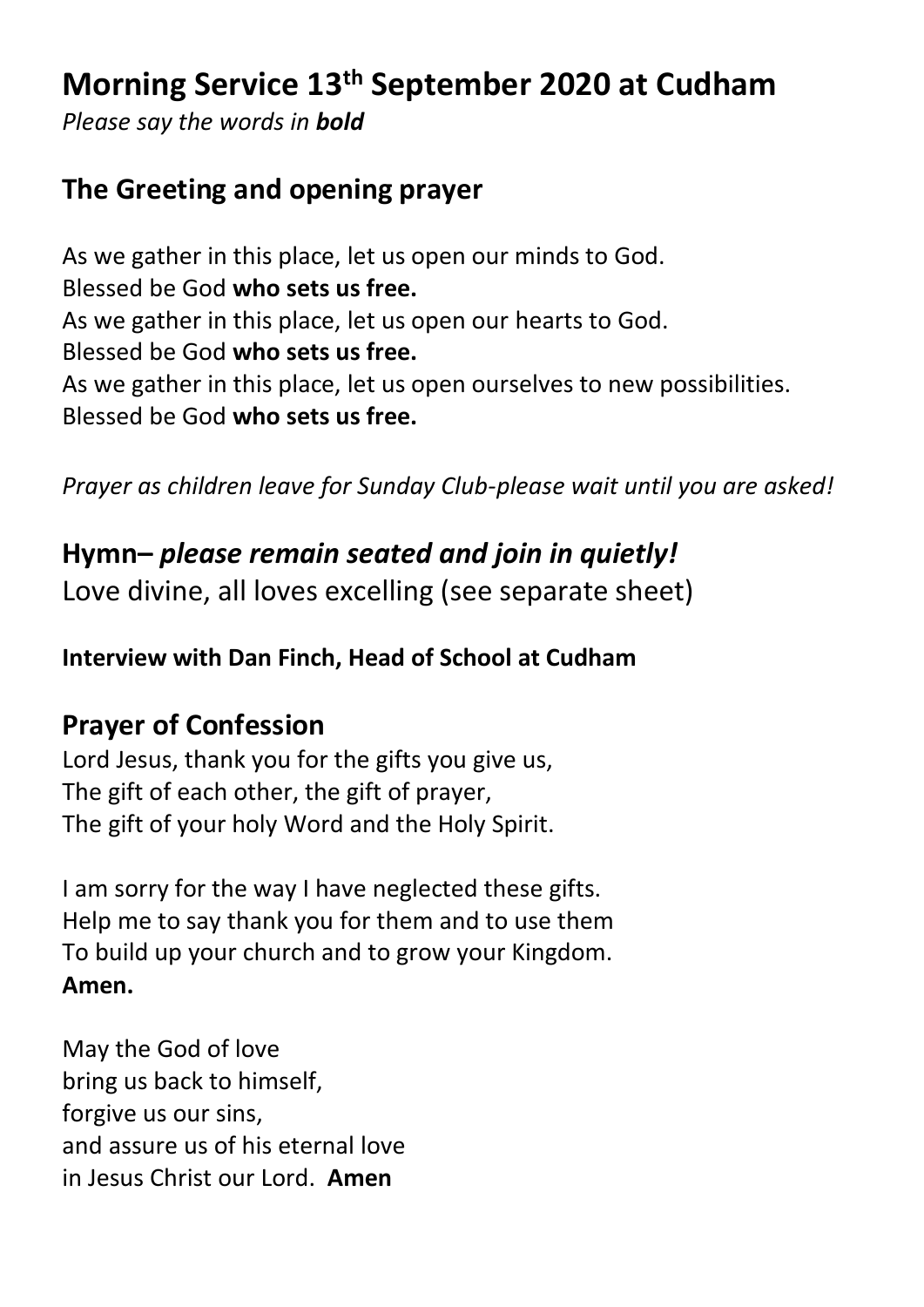## **The Collect – 14 th Sunday after Trinity**

Merciful God, your Son came to save us and bore our sins on the cross: may we trust in your mercy and know your love, rejoicing in the righteousness that is ours through Jesus Christ our Lord. **Amen.**

### **Bible Reading Philippians 1:1-20**

#### **Gospel reading – Matthew 18:21-25** Hear the gospel of our Lord Jesus Christ according to Matthew **Glory to you, O Lord**

This is the Gospel of the Lord **Praise to you, O Christ.**

## **Talk**

Today we begin a short sermon series from Paul's letter to the church in Philippi. A short series and short sermons. Let's see how we get on.

Letter writing, it's been said, is a dying art. We live in a technological age where everything we do is up there on the cloud – our conversations are now contained in a few characters at best, and while facebook means that things are shared, often because of their algorithms, it becomes an echo chamber of like minded people hearing only what they want to hear.

Paul's letters are very different. A letter takes time to craft, and it's clear from these short verses that Paul knows the church well, you can read its beginnings under his ministry in Acts 15 and 16 (15:36-16:40). Paul knew all the churches under his loving care well, and that's why each letter of his has a distinct character. It shows that Paul did that dual listening so important to us as Christians – to listen to each other – to hear how the Spirit is at work in each other, and so to listen to the Spirit's voice as we seek the best for each other in Christ. Paul's is never more upbeat, never more encouraging, never more joyful and triumphant than when he writes to them. This is all the more surprising when we realise Paul is writing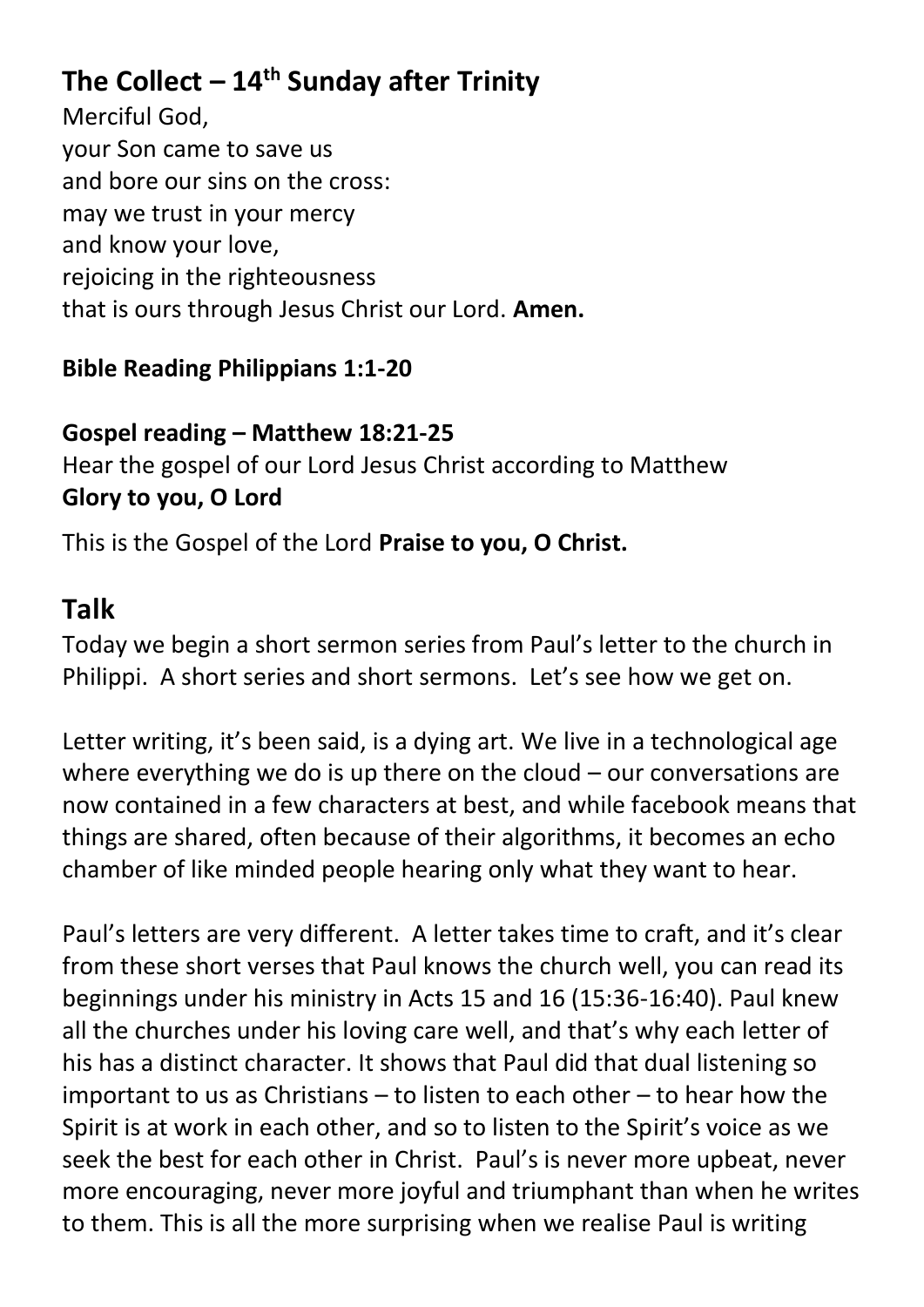from prison, probably from his house arrest towards the end of his ministry in Rome. And neither had things gone particularly well during his time some years before in establishing the Christian community in Philippi. There Paul and Silas were thrown into prison for causing a riot in the city!

Paul mentions only a few individuals in this letter – he mentions Timothy, Clement and Epaphroditus, three people the Christians in Philippi would know well, as they'd worked alongside Paul there – Epaphroditus had brought news back from Philippi, hence the letter being written. And towards the end, two Christian women in Philippi are named – Euodia and Syntyche – they'd clearly fallen out, and Paul pleads for their reconciliation.

In the verses we're looking at today – chapter 1:1-20 Paul introduces the big themes that this short but joyful letter will include. Let's have a look at them now.

- 1) 1:1-2. Who we are. From Saint Paul and St Timothy, to the servants of Christ Jesus in Philippi – Grace. Well not, exactly the opposite. We're used to important holy people being called saints, and the rest of us - - sinners? Paul describes himself and Timothy as servants of Christ, and describes members of the church as the way God sees us – we are all saints- God's holy people – and as Paul challenges later, that challenge is to become what we already are, what Christ has already made us – people full of the grace of God through the Holy Spirit
- 2) 1:3-11. Prayer is key. In these 8 verses prayer is mentioned time and again – it's a key to our Christian lives. Prayer for Paul is thanksgiving, in any, and often, despite the outward, circumstance. Are you a half-full or a half-empty sort of person? Someone once said 'people who worry about whether the glass is half full or half empty have missed the point. The glass is refillable'. Now it's not that Paul was an eternal optimist. Far from it. He is an eternal realist. He knows who we are in Christ, and that Jesus died for us, because of our wrongs. His confidence (5) is not in others or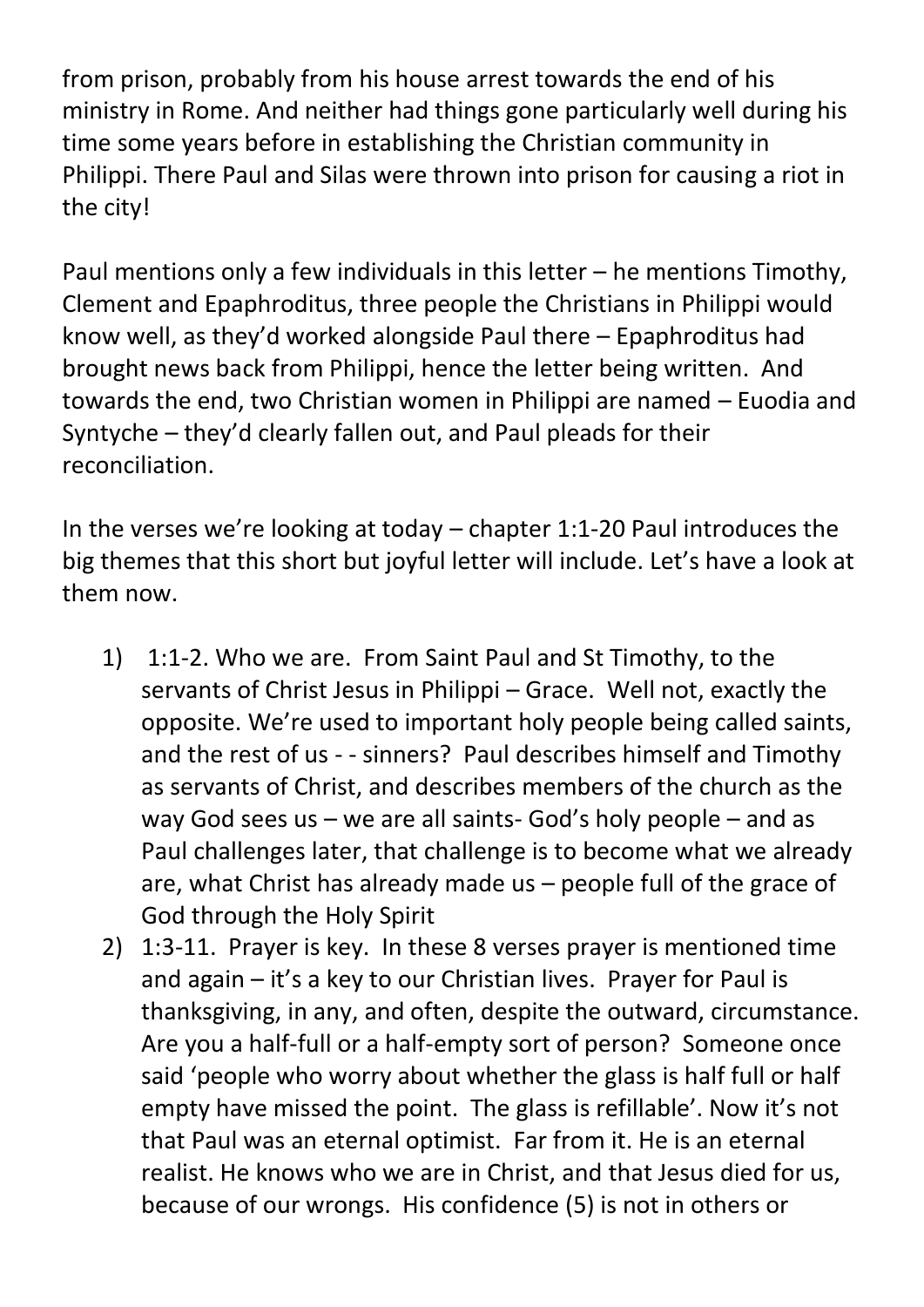himself, but in Christ – he is the one who will complete what he began in you. That's something worth hanging on to if we are feeling the present situation getting us down. Hear Paul's prayer in verse 9 directed at you – that your love for Christ will grow and bear fruit, as that brings glory to God.

**3)** 12-20 God is at work. Again, we see that Paul's realism brings a conclusion. He allows the Holy Spirit to help him see beyond the human. There is no competition. One of the features of lockdown and the return to church is that many of us are now broadcasting services online. This could be competitive:- my slick presentation is better than yours, we get more hits than you. In verse 18, looking at the 1<sup>st</sup> century equivalent of those Paul says 'what does it matter'? The important thing is that Christ is preached, and because of this I rejoice. It's so easy to criticise, and the features of the unease many are feeling around us brings fears and criticisms easily to the surface. Paul asks his hearers, and so us, to look beyond the surface, to see Christ at work wherever and in whatever way – I will, Paul says, continue to rejoice. He continues, 'for I know that through your prayers and God's provision of the Spirit of Jesus Christ things will turn out for the best'. How do we cultivate this attitude, so essential for our mental wellbeing, and for the good of the church community? The key is to hear again those two key essentials – praying for each other, and allowing ourselves to be filled with the Spirit of God, as Paul writes to Christians in Galatia the Spirit whose fruit is love, joy, peace, patience, kindness, goodness, faithfulness and self-control.

So, a brief introduction to Paul's letter to the Philippians. Have a read through it at home, and if you'd like to study it more, let me know, there's some great books to help you – see, for instance <https://www.thegoodbook.co.uk/philippians-for-you>

Let's remember

• who we are in Christ – saints, God's holy people, called to live out that calling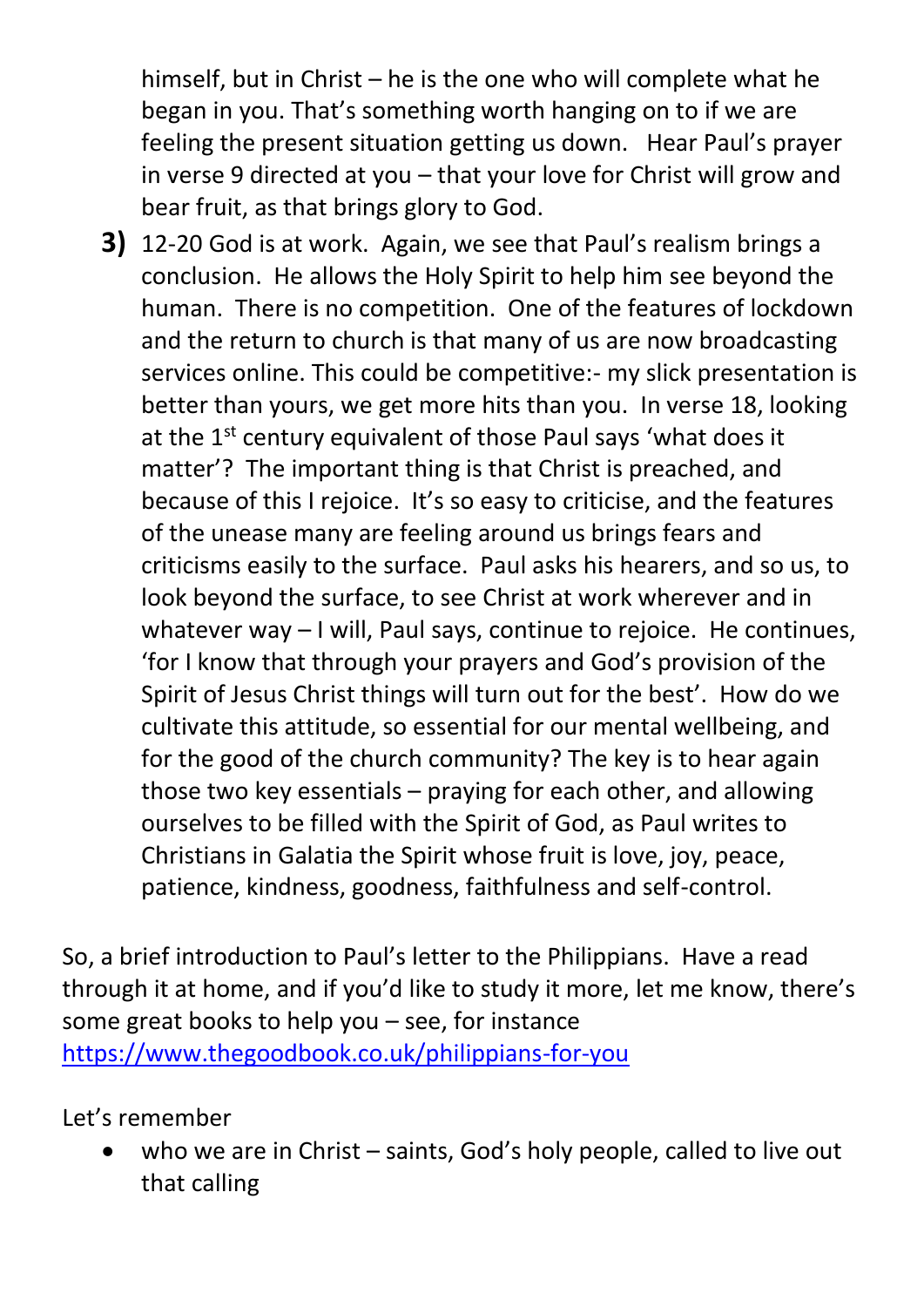- $\bullet$  that prayer is the key praising God in Jesus for what he has done. praying with joyfulness for each other to be filled with the love of Christ
- remembering that God is at work whatever the circumstances we find ourselves in – we might need to reorientate ourselves toward the Spirit to see things as God sees them, and to see ourselves as God sees us.

Let's pray.

**Hymn** In Christ alone (see separate sheet)

## **The Creed**

Let us declare our faith in God. **We believe in God the Father, from whom every family in heaven and on earth is named.**

**We believe in God the Son, who lives in our hearts through faith, and fills us with his love.**

**We believe in God the Holy Spirit, who strengthens us with power from on high.**

**We believe in one God; Father, Son and Holy Spirit.Amen.**

**Prayers of intercession –** The response is **hear our prayer** Merciful Father, **accept these prayers for the sake of your Son, our Saviour Jesus Christ. Amen.**

**The Lord's prayer**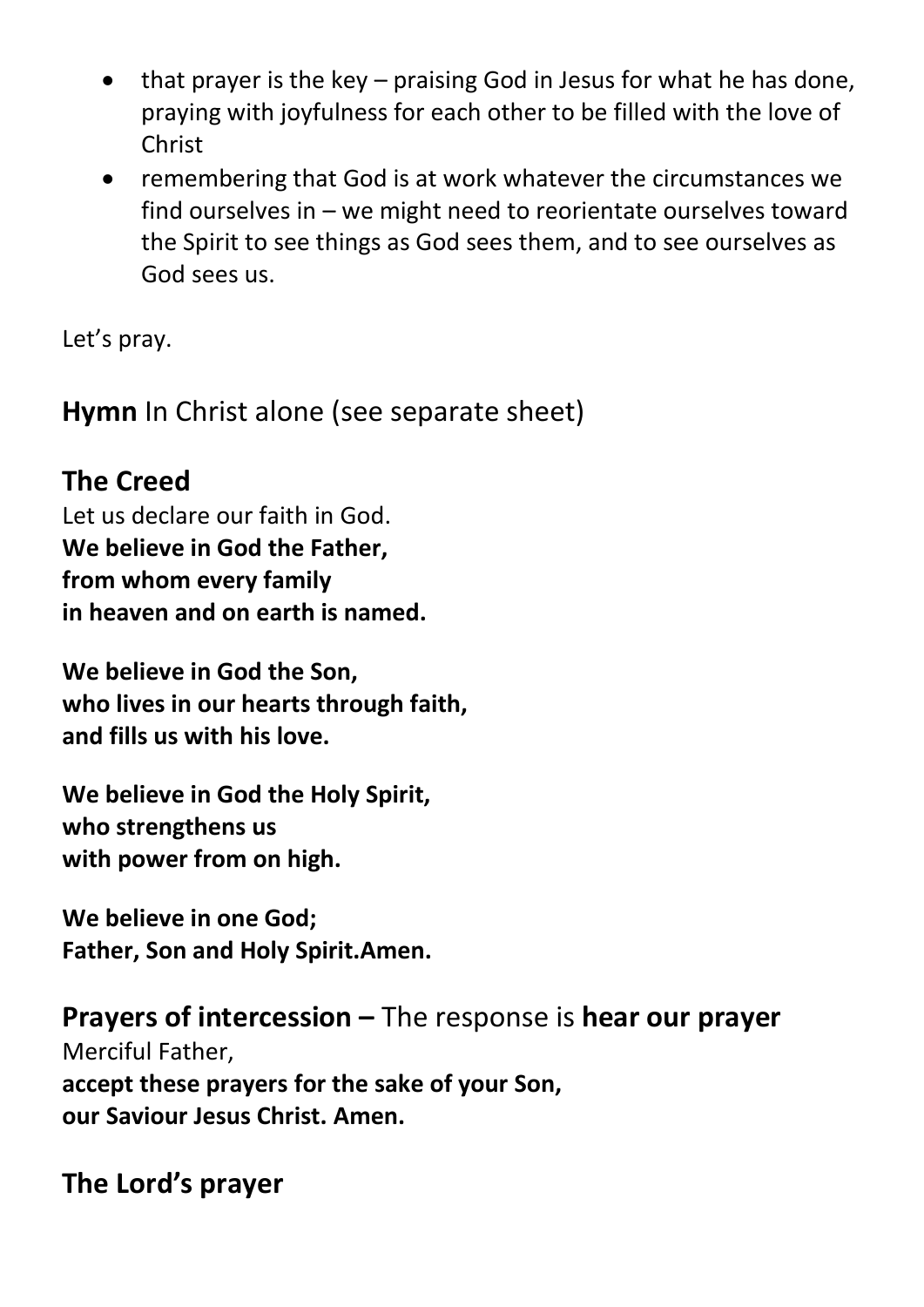**Our Father in heaven, hallowed be your name, your kingdom come, your will be done, on earth as in heaven. Give us today our daily bread. Forgive us our sins as we forgive those who sin against us. Lead us not into temptation but deliver us from evil. For the kingdom, the power, and the glory are yours now and for ever. Amen.**

### **The Peace**

Christ is our peace. He has reconciled us to God in one body on the cross. We meet in his name, and share his peace. The peace of the Lord be always with you:

#### **And also with you.**

*Please turn around and share the peace in a non-contact way* 

#### **We remember Jesus words at the Last Supper**

Father on the night before he died, Jesus shared a meal with his friends. He took the bread, and thanked you. He broke it, and gave it to them, saying: Take and eat; this is my body, given for you. Do this to remember me. After the meal, Jesus took the cup of wine. He thanked you, and gave it to them, saying: Drink this, all of you. This is my blood, the new promise of God's unfailing love. Do this to remember me.

Father, as we bring this bread and wine, and remember his death and resurrection,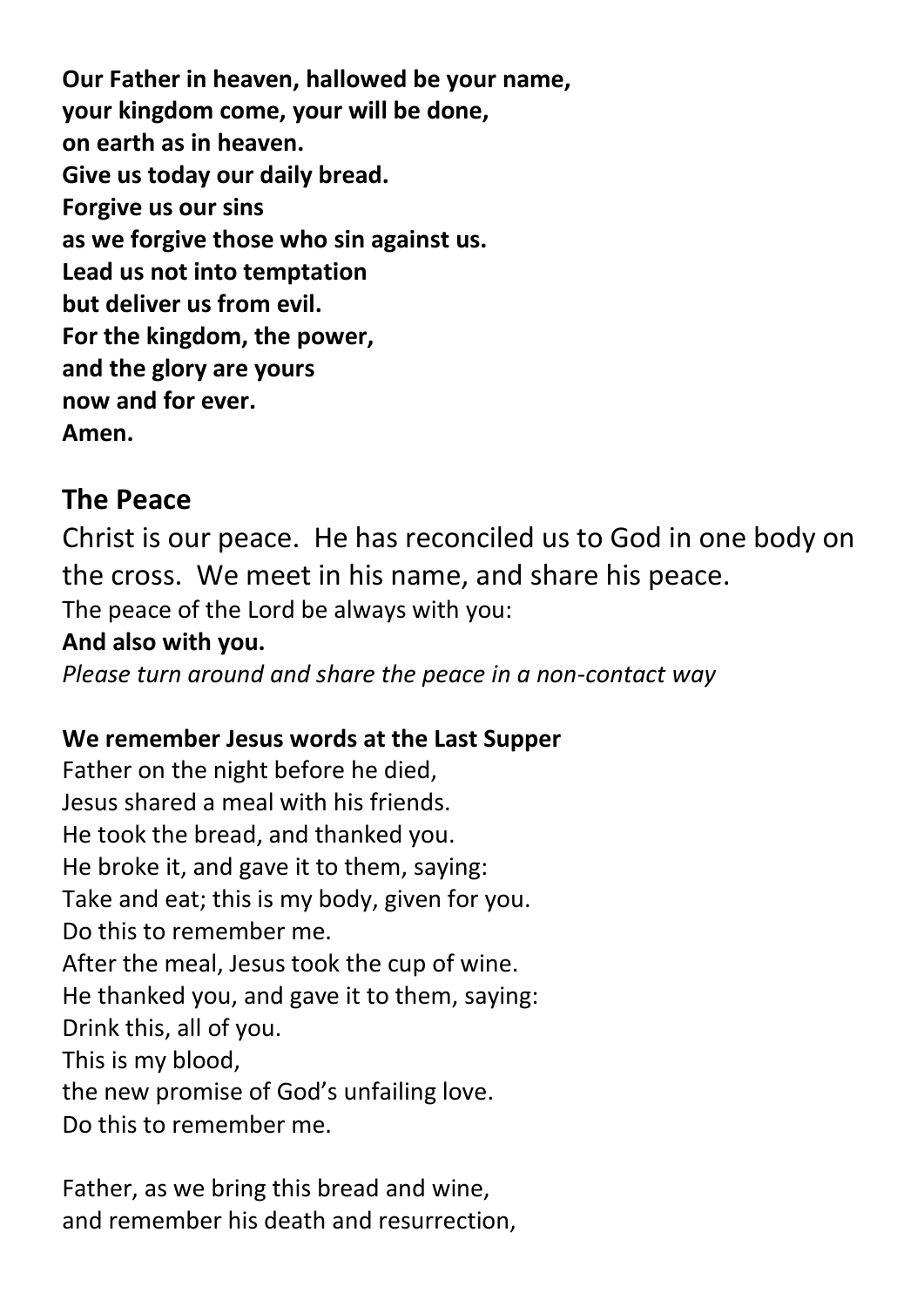send your Holy Spirit, that we who share these gifts may be fed by Christ's body and his blood.

Pour your Spirit on us that we may love one another, work for the healing of the earth, and share the good news of Jesus, as we wait for his coming in glory.

For honour and praise belong to you, Father, with Jesus your Son, and the Holy Spirit: one God, for ever and ever. **Amen.**

The Body of Christ keep you in eternal life. **Amen.**

*If you feel able, you are invited when directed to come forward with your arms out to receive Holy Communion in the form of the bread only or to receive a blessing. Please make your way to the front, and after you have received, return to your seat by turning left and going round the side.*

**Closing prayer Lord God, the source of truth and love, keep us faithful to the apostles' teaching and fellowship, united in prayer and the breaking of bread, and one in joy and simplicity of heart, in Jesus Christ our Lord. Amen.**

### **Blessing**

Christ crucified draw you to himself, to find in him a sure ground for faith, a firm support for hope, and the assurance of sins forgiven; And may the blessing of God rest upon us; The blessing of the Father, the Son and the Holy Spirit. **Amen**

Go in the peace of Christ